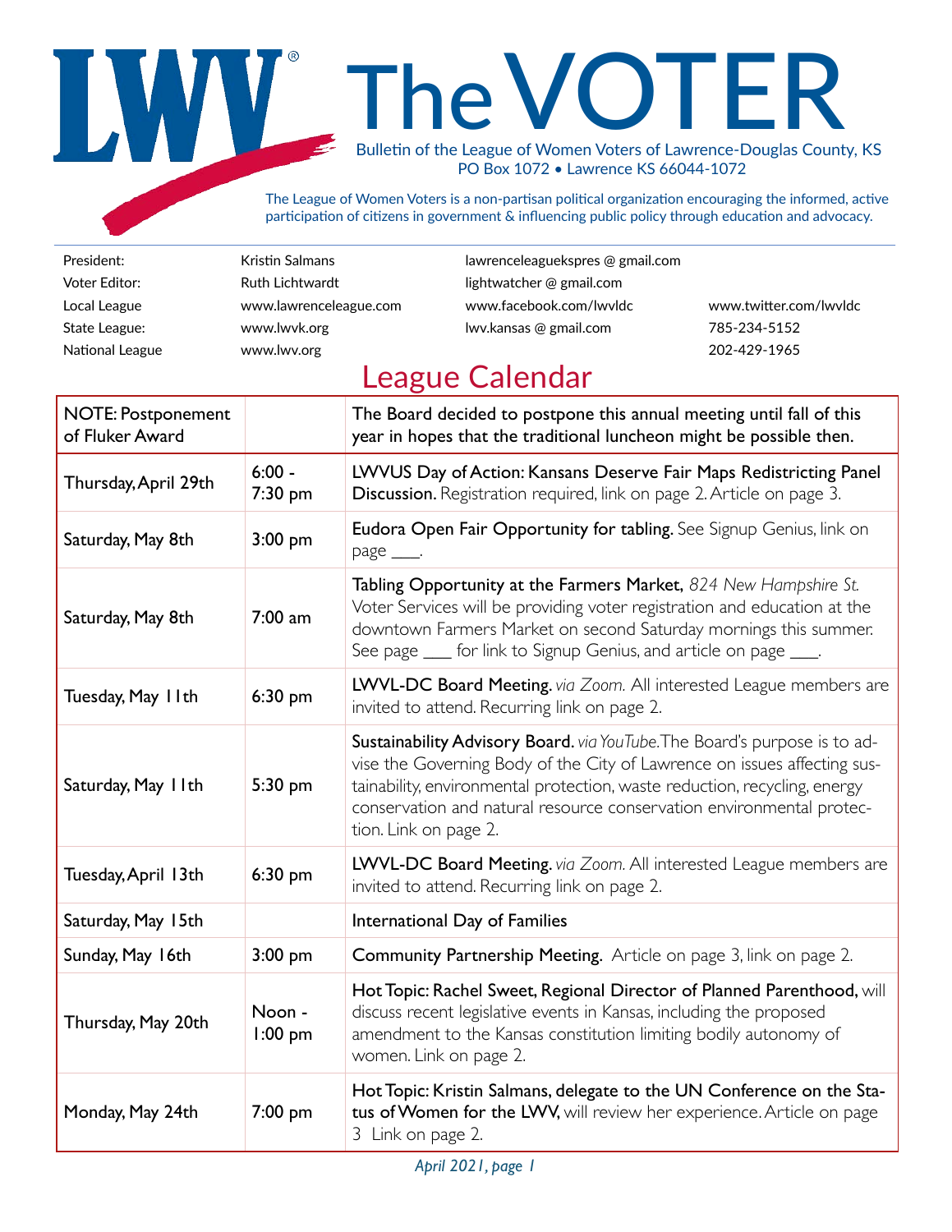## President's Message

April- full of hope and change! The sunshine, flowering trees and green everywhere are such an encouragement. As always, we have a full calendar of events and our voter registration and education events are beginning to pick up too. The Farmers Market and Eudora events are needing volunteers- check out the sign-up genius for your chance to help out.

What an amazing group of incredibly talented and committed people attended our annual meeting! Reviewing our activities and achievements over this challenging pan-

demic year is quite gratifying! One of the benefits which has come from necessary changes as a result of the pandemic is our use of Zoom. I miss our in-person interactions and look forward to returning to them. But Zoom has made it possible for us to offer more and for many people opportunity to attend meetings and educational events which would have been challenging otherwise. I hope we continue to use technology to our advantage this way!

The last three years have been a time of growth and learning for me, particularly in the role of president. Thank you for your patience, encouragement and for giving me the opportunity to grow with you all. Thank you, too, for the inspiration and the ongoing affirmation that our democracy is indeed worth the work! I look forward to continuing involvement and growth with you all as my friend Emily Riner leads us.

The year ahead will be one of the most challenging and important in the history of the League. The voter suppression bills and tactics in Kansas and across the country pose a real danger to our nation as well as progress we have made toward racial, gender and identity equality. Your involvement in the League right now is critical to register, educate and get people engaged in the issues affecting their lives every day. Together in League *-Kristin*

## Links for Calendar Items

#### Signup Genius:

[https://www.signupgenius.com/go/](https://www.signupgenius.com/go/10c0b44a9a92babf49-league) [10c0b44a9a92babf49-league](https://www.signupgenius.com/go/10c0b44a9a92babf49-league)

Kansans Deserve Fair Maps Redistricting Panel Dis-cussion [Click here to register.](https://forms.gle/a1AZs2bZxCkhxmyG8) Registration is required to receive the Zoom link.

Hot Topic! Rachel Sweet with Planned Parenthood [https://us02web.zoom.us/j/88692518065?](https://us02web.zoom.us/j/88692518065?pwd=ZTVzYSt5TGU1WiszRjY1YzZUVnhVZz09) [pwd=ZTVzYSt5TGU1WiszRjY1YzZUVnhVZz09](https://us02web.zoom.us/j/88692518065?pwd=ZTVzYSt5TGU1WiszRjY1YzZUVnhVZz09) 

#### Hot Topic! Kristin Salmans on the UN Commission on the Status of Women meeting [https://us02web.zoom.us/j/83994083592?](https://us02web.zoom.us/j/83994083592?pwd=TXg3M2M3T1Mrb2puQzQ4dGJVQVJhdz09)

[pwd=TXg3M2M3T1Mrb2puQzQ4dGJVQVJhdz09](https://us02web.zoom.us/j/83994083592?pwd=TXg3M2M3T1Mrb2puQzQ4dGJVQVJhdz09)

#### LWVL-DC Community Partnership Meeting

This is a recurring meeting link for all Community Partnership Meetings.

#MakingDemocracyWork [kristinbrightstar@gmail.com](mailto:kristinbrightstar@gmail.com) 334-538-4410

Join Zoom Meetings: https://us02web.zoom.us/j/85868570294? pwd=eFRFNHZjQXVlQ1greG53SHMxL1dQQT09 Meeting ID: 858 6857 0294 Passcode: 656791

### Fluker Award Nomination Form:

<http://bit.ly/FlukerLWV>

#### LWVL-DC Board Meetings

To join Zoom Meeting: [https://us02web.zoom.us/j/86368994704?](https://us02web.zoom.us/j/86368994704?pwd=YVczMEpYR2lWK041TXc5bCtzbWNzQT09) [pwd=YVczMEpYR2lWK041TXc5bCtzbWNzQT09](https://us02web.zoom.us/j/86368994704?pwd=YVczMEpYR2lWK041TXc5bCtzbWNzQT09) Meeting ID: 863 6899 4704 Passcode: 472392 NOTE: This Zoom link and passcode is the same for every Board meeting.

#### Sustainability Advisory Board Meeting:

These meetings are held on the 2nd Wednesday of each month at 5:30 pm <https://www.youtube.com/user/lawrenceksvideo>

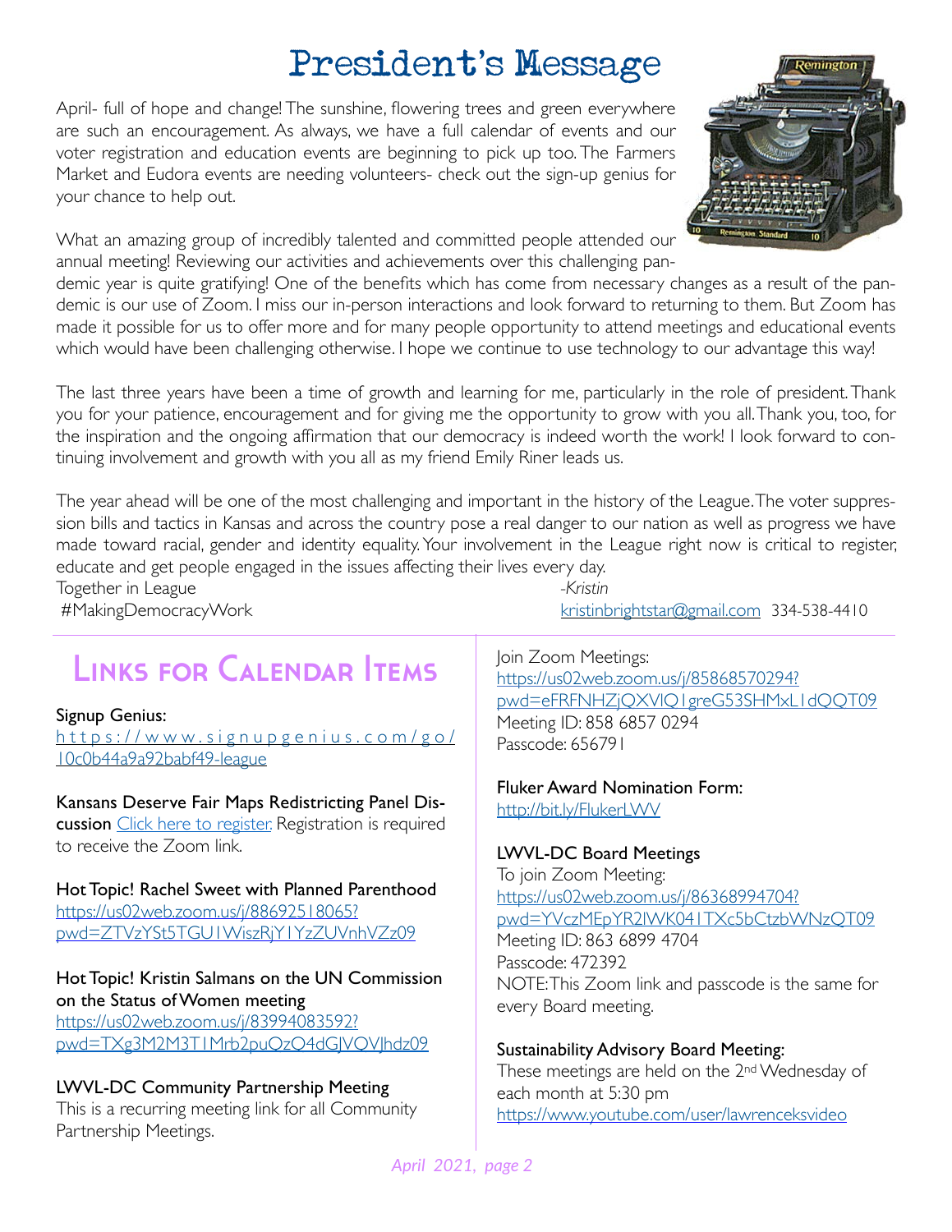[https://www.youtube.com/channel/](https://www.youtube.com/channel/UCQLHXioJsQvnyqsoRdFxUaQ) UCQLHXiolsOvnyqsoRdFxUaO

### Kansans Deserve Fair Maps Redistricting Panel Discussion

#### [#KansansDeserveFairMaps Redistricting Panel Discus](https://fb.me/e/5eJwGE4IA)-

[sion.](https://fb.me/e/5eJwGE4IA) LWVK is hosting this event, featuring Rep. Stephanie Clayton, member of the current House Redistricting Committee; and former Sen.Tim Owens, co-chair of the Kansas Joint Legislative Committee on Redistricting in 2010. Dr. Michael Smith, professor of political science at Emporia State, will moderate this enlightening event. [Click here to register.](https://forms.gle/a1AZs2bZxCkhxmyG8) Registration is required to receive the Zoom link.

### **COMMUNITY PARTNERS MEETING REPORT**

Members of the NAACP, Moms Demand Action, the Sunrise Movement and LWVL-DC met in March to discuss their mutual goals and how they might combine some of their messages by working together. One mutual goal was the problem of communicating with under-served communities about important issues and it was generally agreed that one-to-one communication is an effective way to educate about important issues, such as vaccinations, voting and gun control.

The next meeting will be held on May 16, at 3:00 pm and is open to all. To attend click on the Link in our Links column, p 2. - *Ma'Ko'Quah' Jones Community Partners Chair* 

# Hot Topics!

Hot Topics continue to be virtual on Zoom as we all hope for a day we can gather in person.

May's program will be Rachel Sweet with Planned Parenthood Great Plains discussing the latest legislative developments in Kansas, including the placement of a Constitutional Amendment on the 2022 primary ballot which would limit the bodily autonomy of women.

May 20, 2021 12:00 PM Central Time (US and Canada)

#### [https://us02web.zoom.us/j/88692518065?pwd=ZTVz](https://us02web.zoom.us/j/88692518065?pwd=ZTVzYSt5TGU1WiszRjY1YzZUVnhVZz09)-YSt5TGU1WiszRjY1YzZUVnhVZz09

Also in May, Kristin Salmans will review the meeting of the UN Commission on the Status of Women 65. The League of Women Voters assisted in founding the United Nations in 1945. We were one of the first organizations to be recognized by the UN as a nongovernment organization observer, and continue that status with four full time volunteer observers in New York today. The Commission on the Status of Women was established in 1947 and CSW65 is the UN's largest annual gathering on gender equality and women's empowerment. The theme for this year's virtual conference is "Women's full and effective participation and decision-making in public life, as well as the elimination of violence, for achieving gender equality and the empowerment of all women and girls". This global gathering provides a forum for information exchange and sharing of problems, issues and best practices in promoting women's equality. The League of Women Voters had 20 delegates from across the US participate, including Kristin Salmans, LWVL-DC President. Please join us for a review of this important event.

Join Zoom Meeting

[https://us02web.zoom.us/j/83994083592?](https://us02web.zoom.us/j/83994083592?pwd=TXg3M2M3T1Mrb2puQzQ4dGJVQVJhdz09) [pwd=TXg3M2M3T1Mrb2puQzQ4dGJVQVJhdz09](https://us02web.zoom.us/j/83994083592?pwd=TXg3M2M3T1Mrb2puQzQ4dGJVQVJhdz09)

In the next months we will have programs addressing voter habits, diversity in our community, climate change, and a celebration of the 100th anniversary of the founding of League of Women Voters Lawrence-Douglas County. Program updates and links will be available at our Website and FB pages.

If you missed a Hot Topic program, they are available for later viewing on our YouTube Channel:

[https://www.youtube.com/channel/UCQLHXioJs](https://www.youtube.com/channel/UCQLHXioJsQvnyqsoRdFxUaQ)-[QvnyqsoRdFxUaQ](https://www.youtube.com/channel/UCQLHXioJsQvnyqsoRdFxUaQ)

> *- Denise Pettengill Chair, Hot Topics Committee*

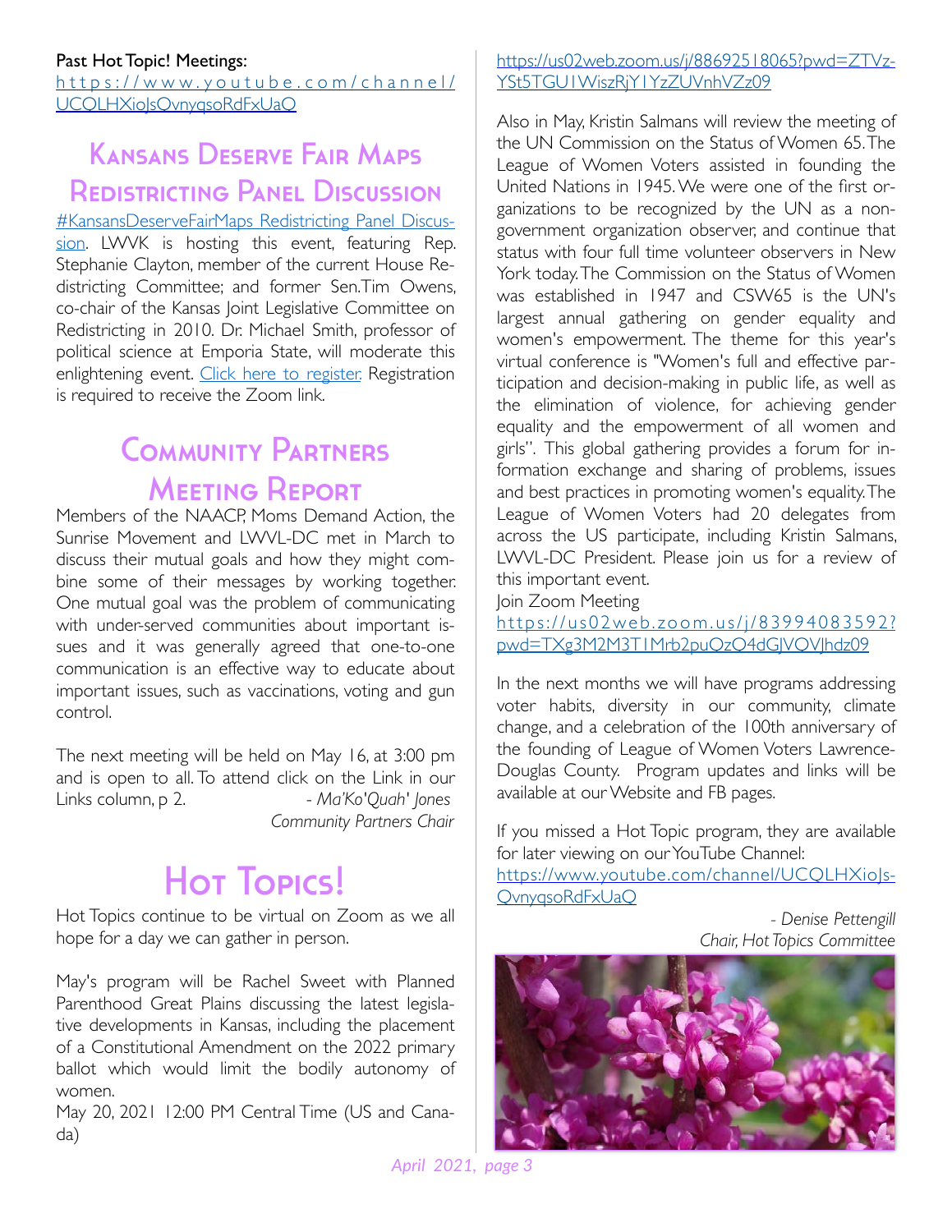

### Voter Services is Safe, Social, and Needs Your Help!

Do you have COVID cabin fever? Now that spring is here, the League is once again "tabling" at the Saturday farmers' market downtown (and other community events) and we need your help! This is a great way to engage with the community, enjoy much-needed time outside with real people, and support voter registration and education.

So far in 2021 we have tabled at Love Garden with Rep. Christina Haswood and her team on MLK |r's birthday and on St. Patrick's Day weekend. Volunteers help set up a table with League literature about voting deadlines and legislative priorities, registration forms, and free stickers and snacks. We post signage with helpful reminders and greet passers-by.

Right now, it's usual just to talk with folks about the city elections this year, and help new residents register to vote after they have moved. It requires just a little training that you can do by watching [this video](https://www.loom.com/share/974a958df1034761a1838c019005d739) or working a shift with a seasoned volunteer. Last year I trained some of my high school-aged students who became regular volunteers. One evening on Mass. Street they were surprised by an appreciative Papa Keno's customer who brought over a free pizza!

Please consider volunteering for one of these tabling events. You can find the SignUp Genius form for this spring [here](https://www.signupgenius.com/go/10c0b44a9a92babf49-league). Feel free to contact me or Martha Silks if you have any questions. Thank you!

> *-Sonya Czarnecki and Martha Silks Voter Services*

### Human Rights Violations against Indigenous Peoples (From UN's Indigenous Forum Meetings)

There is so much going on in the news, locally and around the world, it is difficult to keep up with it all. However, it is important to note that striving for inclusivity also includes being mindful of which particular topics we regularly decide to pay attention to (or not), and what we decide to learn more about.

For example, it's not uncommon for Americans to think human rights violations against indigenous peoples are simply history, without realizing the egregious treaty violations that are happening right now and that we all have a role to play in it.

You can watch any of the UN's upcoming Indigenous Forum meetings via <http://webtv.un.org/> April 19 through April 30 (with opening ceremony at 3 pm to 5 pm on Monday, April 19, and closing ceremony 3 pm to 5 pm on April 30). All sessions April 20-29 will be held at 9 am to 11 am.. Simply go to [webtv.un.org](http://webtv.un.org/) at the times/dates of your choosing.

The theme of this year's Indigenous Forum is "peace, justice and strong institutions; the role of indigenous peoples in implementing Sustainable Development Goal 16."

Secretary of the Interior Deb Haaland, the first Native American to hold a Cabinet position, is creating a Unit to investigate missing persons/deaths of indigenous people. The new unit will be within Bureau of Indian Affairs & aims to tackle the decades-long crisis of missing and murdered Native Americans.

"Violence against Indigenous peoples is a crisis that has been underfunded for decades," Haaland said in a statement Thursday. "Far too often, murders and missing persons cases in Indian country go unsolved and unaddressed, leaving families and communities devastated."

Thousands of Indigenous women and girls have been killed or vanished for years. Their families and activists say the cases are often disregarded by law enforce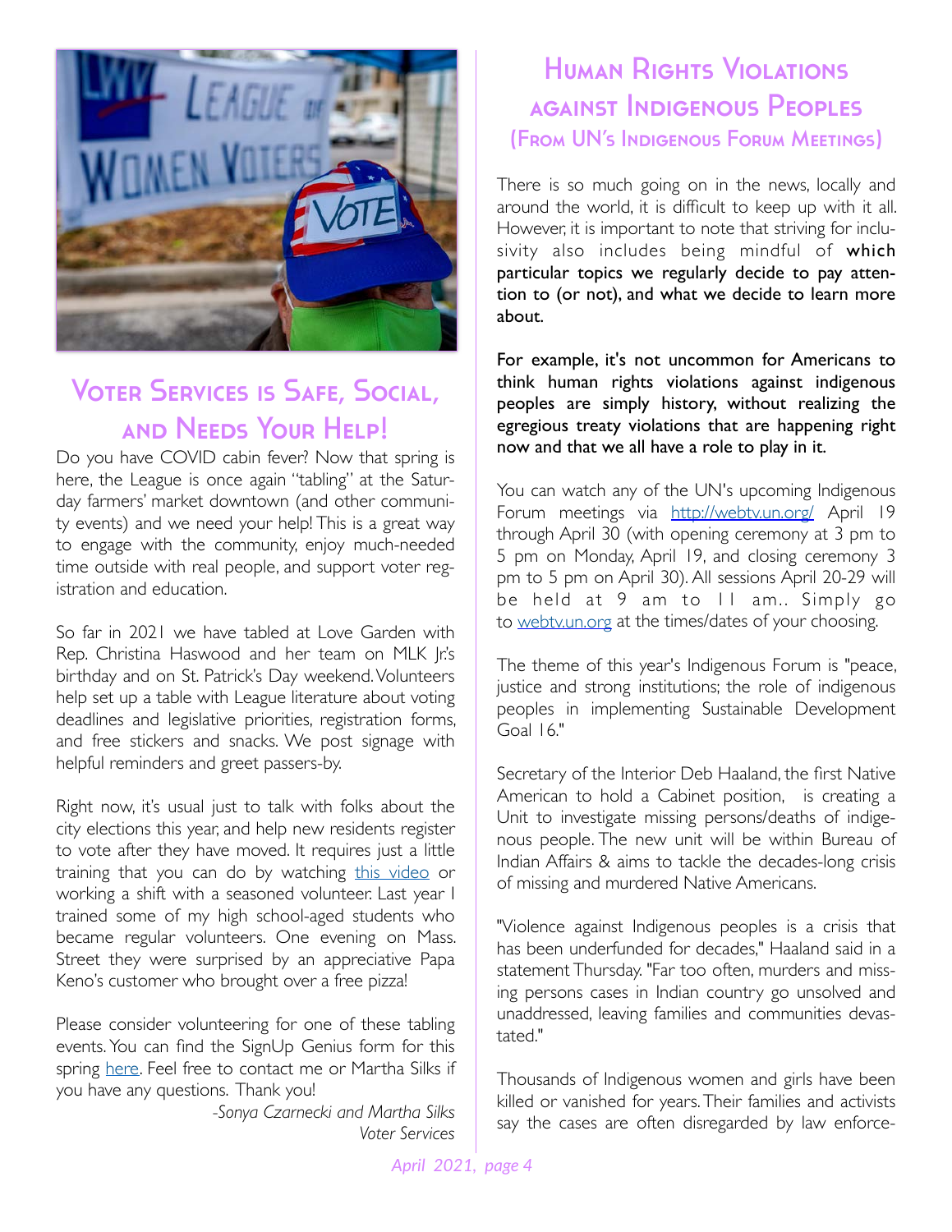ment, which has forced them to bring the spotlight on the issue through social media campaigns, marches and protests.

The new unit is expected to "help put the full weight of the federal government" to investigate the cases and coordinate resources among federal agencies and Indian country, according to the [Department of Inte](https://www.doi.gov/news/secretary-haaland-creates-new-missing-murdered-unit-pursue-justice-missing-or-murdered-american)[rior.](https://www.doi.gov/news/secretary-haaland-creates-new-missing-murdered-unit-pursue-justice-missing-or-murdered-american)

### **DEI SELF-EDUCATION**

Recommended Books for youth (with thanks to Jennifer Scotten and Krista Barbour):

*Black is a Rainbow Color* by Angela Joy, illus. Ekua Holmes (picture book) *Sharice's Big Voice: A Native Kid Becomes a Congresswoman* with Nancy K. Mays (picture) *A Clean Getaway* by Nic Stone (middle grades) *Blended* by Sharon M. Draper (middle grades) *Dress Coded* by Carrie Firestone *Brown Girl Dreaming* by Jacqueline Woodson (verse novel) *We Are Not Free* by Traci Chee (YA) *The Hate U Give* by Angie Thomas (YA) *Toning the Sweep* by Angela Johnson (YA) *The Arrival* by Shaun Tan (YA) *Becoming Maria [on Sesame Street]* by Sonia Manzano (YA) *The Lines We Cross* by Randa Abdel-Fattah (YA)

### **MONTHLY GREEN CHALLENGE**

Each month, we challenge members to take one action toward living a "green," sustainable life-style and fighting climate change. This month's challenge: The average American throws out 70 pounds of clothing each year.

#### Reduce clothing waste in five ways:

1. Buy less and keep clothes longer. Sustainable clothes are those you wear most often and take good care of to make them last longer. Resist buying clothes you won't wear very often.

2. Buy secondhand clothes. Giving clothes a second life contributes to a less wasteful economy. Shop for cheaper clothes that look brand-new at local thrift, resale, and vintage shops.

3. Invest in sustainable brands if you can. When you do buy new clothes, try to buy clothing made from sustainable materials that will last for years. Fast fashion brands use low-quality materials that are bad for the planet and fall apart quickly, which creates more waste. If you're able to spend the extra money, buy from a sustainable brand.

4. Stay away from the oil industry's fabrics. Before buying new clothes, check the labels to see if they are made of synthetic fabrics like nylon, polyester, acrylic, and spandex—all made from fossil fuels. These fabrics contribute to the oil industry's pocketbooks, and they aren't made to last.

5. Repurpose old clothes. After going through your closet, try selling some clothes at Arizona Trading Company, Clare's Community Closet, or Plato's Closet. Donate wearable clothes to the Ballard Center, Social Service League, Salvation Army, or Goodwill, instead of throwing them away. Donate old blankets and towels to the Humane Society. Repurpose old T-shirts as rags, masks, or headbands. Old, tattered garments and sweaters can be cut and sewn into creative quilts or blankets. *a - Jeanne Klein* 

### A Highlight from the LWVK Convention, 2021

HR1, For the People Act passed the U.S. House in 2020, but was placed in Mitch McConnell's dead pile

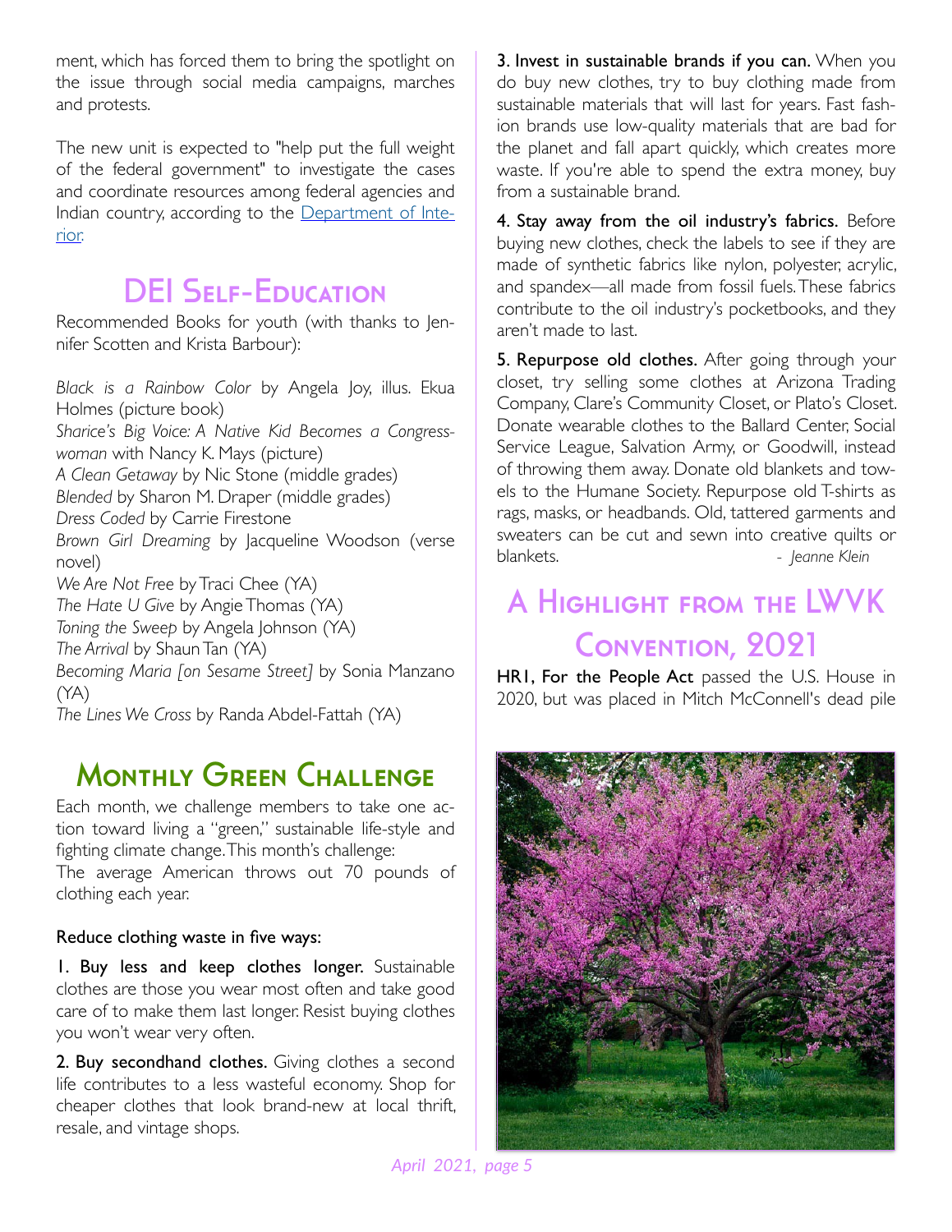in the Senate. It passed the House again in 2021, and is now in the Senate as S1.

HR1 and the same bill, S1, is an expansive, 800 page bill. It does a number of great things - It sets the floor for voting rights in the U.S. It sets Redistricting guide-

lines to reduce Gerrymandering. It reduces dark money in politics and sets ethics requirements.

All of the provisions in For the People Act, have been implemented at some level of government in some U.S. Location  $-$  so all have been tested. This is  $\mathbb{I}$ a critical bill in stopping states voting suppression bills, making fair redistricting maps, and providing requirements and ethics reforms for voting and donations.



Guests: Sonja Czarnecki, Jeanne Klein, Ruth Lichtwardt, Norma Pierce, Dru Sampson

Kristin called the meeting to order at 6:30 p.m Marjorie announced that we have one new member, Sage McHenry.

> Kristin welcomed Norma Pierce who will be our new Webmaster. Norma requested the addition of two more on the web team. Denise volunteered to serve as back-up webmaster and Kristin will be an extra for the domain.

> VOTER SERVICE: Martha reported that she has applied to the Farmers' Market for League to participate as a non-profit and be permitted to set up a

registration table one weekend a month.

Even though both Kansas Senators Jerry Moran and Roger Marshall have said that they are against S1, please call, email or write their offices to say that you want it passed.

You are also probably familiar with the Kansas Legislature's attempt to make voting harder with HB 2183 and HB 2332. Thankfully, the Governor vetoed these bills and several other bills yesterday. We need to continue to tell our Kansas legislators that we want the Governor's veto to stand.

*- Cille King, Co-President, LWVK* 

*Note: Cille's full presentation is on our website, Lawrence-League.com. Cille researched and collected data for an informative analysis of our 2020 National Election.* 

### Highlights of the Minutes LWV-L/DC Board Meeting March 9, 2021 Virtual via Zoom

Present: Kristin Salmans (President), Marjorie Cole (Vice President), Melissa Wick (Treasurer), Sharon Brown (Secretary), Tamara Cash, Charley Crabtree, Cille King, Denise Pettengill, Emily Riner, Martha Silks Absent: Tracy Matthews, Becky Plate

TREASURER: Melissa reported income of \$173.68 in February (dues \$143.68, contributions \$30) and expenses of \$32.46 (VOTER printing).

| BALANCE SHEET         | 03/01/2021 |             |
|-----------------------|------------|-------------|
| MMA                   |            | \$27,907.65 |
| CHECKING (02/01/2021) |            | \$10,909.97 |
| NAT'L EDUC FUND       |            | \$4,843.39  |
| L-DC SCHOLARSHIP FUND |            | \$4,709.33  |
| CHECKING (02/28/2021) |            | \$11,051.19 |
|                       |            |             |

SEPTEMBER CENTENNIAL CELEBRATION:

League members will meet near City Hall on Tuesday, September 21st prior to the City Commission meeting. Jeanne Klein volunteered to prepare a proclamation that will be presented by the commission at 5:30 p.m. Jeanne encourages members to dress in period clothing at this event.

SEPTEMBER CANDIDATE PICNIC: This event is planned for Sunday, September 19, 5:00 p.m. at Centennial Park.

PRESIDENT: Kristin announced that two local teachers will participate in the Case Method Institute Continuing Education for High School History Teachers: Sonja Czarnecki from Bishop Seabury and Michelle Anderson from the Lawrence Virtual School.

*- Sharon Brown, Secretary*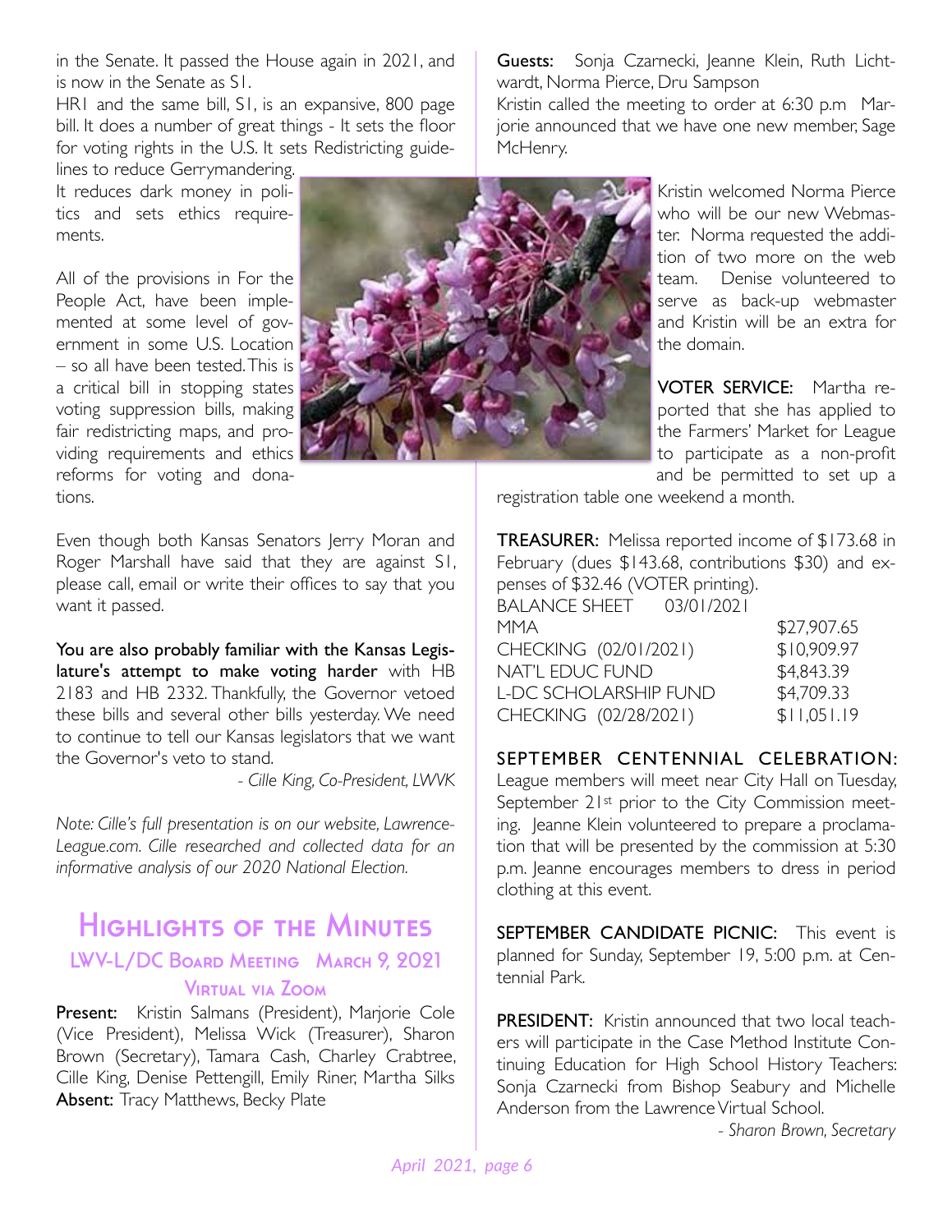

| Date                                                             | <b>Renewing Member</b> | New Member |
|------------------------------------------------------------------|------------------------|------------|
| I heard about the League via (Facebook, website, friend, other): |                        |            |

#### Membership Dues:\*

| Approximate Household Income | Individual Membership | Household Membership                                                                                                   |  |
|------------------------------|-----------------------|------------------------------------------------------------------------------------------------------------------------|--|
| Student* (until 1/2021)      | <b>FREE</b>           | <b>FREE</b>                                                                                                            |  |
| Under \$25,000***            | \$25                  | \$40                                                                                                                   |  |
| \$25,000 to \$50,000         | \$40                  | \$60                                                                                                                   |  |
| Over \$50,000                | \$60                  | \$90                                                                                                                   |  |
| Sustaining member            | \$100                 | \$150                                                                                                                  |  |
| Life member (of 50 years)    | S0                    |                                                                                                                        |  |
|                              |                       | $*$ Our mambership assessment supports the National & State Leagues at $\frac{1}{550}$ /member (532 National and 518 S |  |

Vational & State Leagues at \$50/member (\$32 National and \$18 State). \*\* Student members: 16 and older and enrolled in an accredited school.

- \*\*\*Under \$25,000 Pay what you can, we need your voice at the table!
- I am not a member, but would like to support the League with my contribution as indicated below.
- I have enclosed a contribution of  $\zeta$  for the League General Fund.
- I have enclosed a contribution of  $\frac{2}{5}$  for the League Education Fund.\*\*\*\*

\*\*\*\* this contribution is tax-deductible. Write check to "LWV Education Fund."

#### PLEASE PRINT

| Name(s) |                        |       |
|---------|------------------------|-------|
| Address |                        | (ZIP) |
| Phone   | Email<br>(each member) |       |

#### As a League member or supporter, I would like to help support League activities by participating in:<br>Canaral Mambarakia Mastings Coneral Membership Meetings:

| General Membership Meetings:             | Contribute to the League by:                |
|------------------------------------------|---------------------------------------------|
| Set up and/or tear down                  | Researching for League studies on issues    |
| Hospitality (provide coffee/tea/dessert) | Participating in fund-raising activities    |
| Taking notes/writing report of meeting   | Attending/reporting on government meetings  |
| Membership                               | Representing the League at community events |
| Recruitment                              | Serving on the Board of Directors           |
| Mentor/follow-up with new members        | have the following skills:                  |
| Provide a ride to a member               | Editing articles/reports                    |
| Phone members without internet access    | Database management                         |
| <b>Voter Services</b>                    | Microsoft Word / Excel / Quickbooks         |
| Register voters                          | Website/Social Media design/management      |
| Help with voter education                | My interests include:                       |
|                                          |                                             |